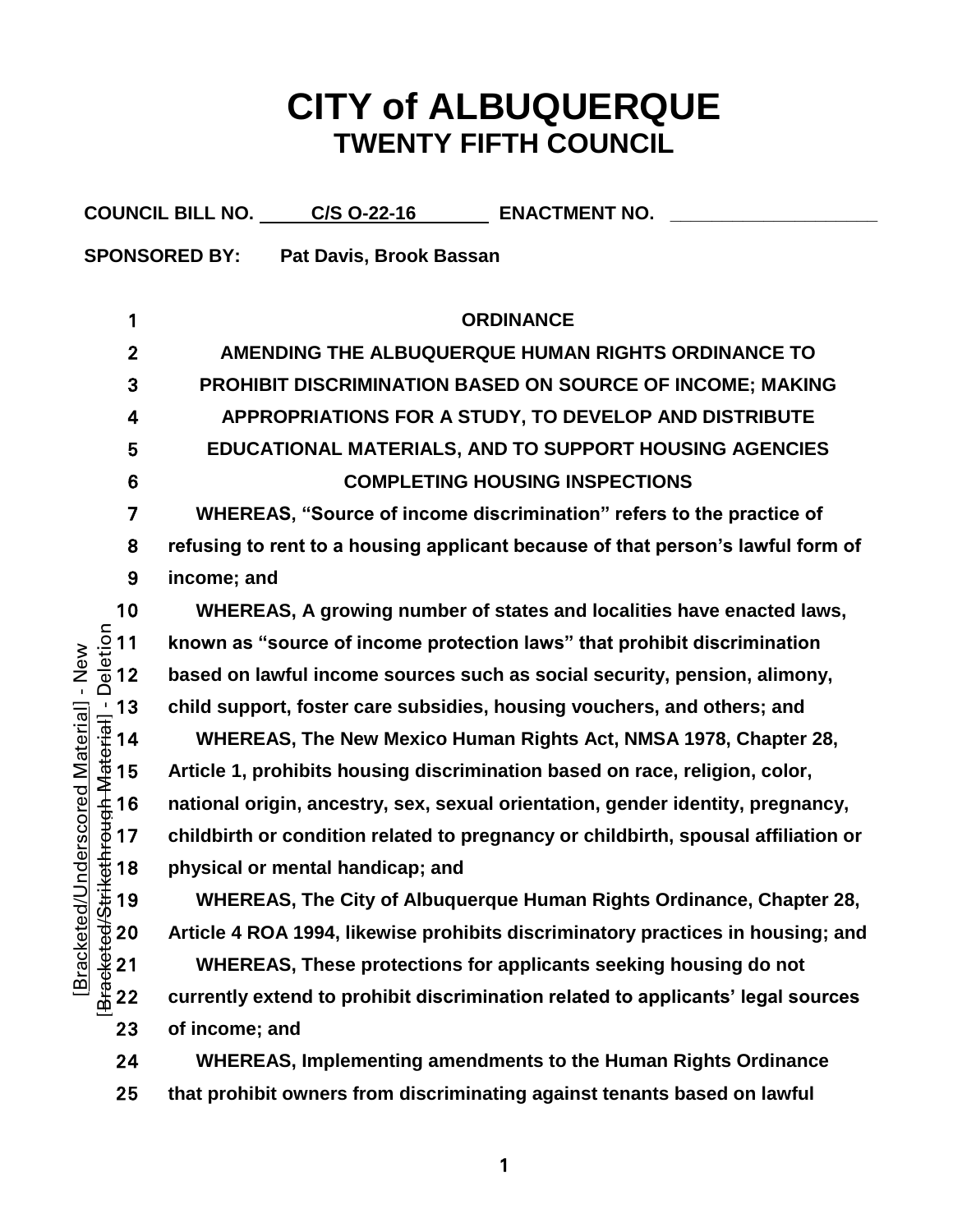**sources of income will promote a general welfare of the City and its residents;** 

**and** 

**WHEREAS, The availability of safe and affordable housing is an essential component of individual and community well-being; and WHEREAS, Because applicants for housing are regularly asked to disclose their source of income in consideration of their ability to meet income requirements, this prohibition would also ensure that applicants with supplemental income are not denied access to housing opportunities; and WHEREAS, The City of Albuquerque is currently facing a housing crisis and participants of the Section 8 Housing Choice Voucher program are routinely unable to find housing despite eligibility for the program, and; WHEREAS, Prohibiting source of income discrimination will help expand the housing choices available to voucher holders and increase equitable access to housing opportunities for renters in our City. BE IT ORDAINED BY THE COUNCIL, THE GOVERNING BODY OF THE CITY OF ALBUQUERQUE: SECTION 1. Section 11-3-2, the "Declaration of Policy" Section of the<br>**  $\frac{5}{8}$  **18 Human Rights Ordinance, is hereby amended as follows:<br>**  $\frac{6}{8}$  **19 <b>''S 11-3-2 DECLARATION OF POLICY. Human Rights Ordinance, is hereby amended as follows: "§ 11-3-2 DECLARATION OF POLICY. Pursuant to Article VIII of the Albuquerque City Charter, in order to assure**<br>  $\frac{1}{2}$  21 the public safety, public health and general welfare, to<br>
(A) Preserve, protect, and promote human rights and human dignity;<br>  $\$ **the public safety, public health and general welfare, to (A)Preserve, protect, and promote human rights and human dignity; (B)Promote and encourage the recognition and exercise of human responsibility; (C)Protect and promote equality of access to public goods and services; and**<br>  $\frac{4}{30}$  26 **(D)Prohibit discrimination on the basis of race, color, religion, sex, national<br>
origin or ancestry, age[1 er] physical hand (D)Prohibit discrimination on the basis of race, color, religion, sex, national origin or ancestry, age[, or] physical handicap, [or source of income,] including, but not limited to the following area: (1) In places of public accommodations; (2) In housing accommodations; and (3) In commercial space." Section 2. 11-3-3, the "Definitions" Section of the Human Rights Ordinance, is** 

**hereby amended as follows:**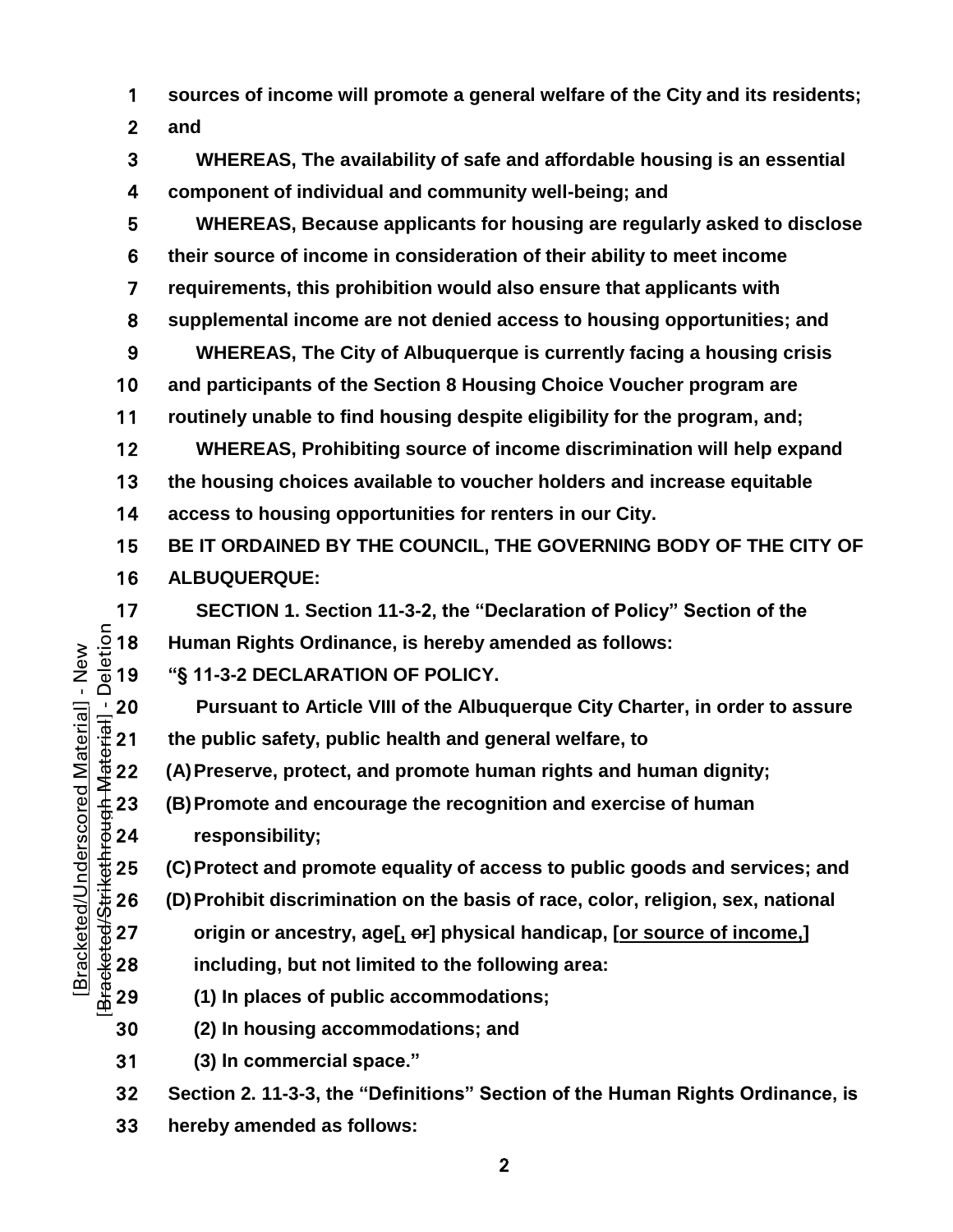**"§ 11-3-3 DEFINITIONS.**

**For the purpose of this article, the following definitions shall apply unless the context clearly indicates or requires a different meaning.**

**BOARD. The Human Rights Board.**

**COMMERCIAL SPACE. Any space in a building, structure, or portion thereof, which is used or occupied or intended to be occupied for the manufacture, sale, resale, processing, reprocessing, displaying, storing,** 

**handling, garaging, or distribution of personal property; and any space which** 

**is used or occupied as a separate business or professional unit or office in any building, structure, or portion thereof.**

**CULTURAL HEADDRESS. Includes, but is not limited to, burkas, hijabs, head wraps, head scarves, or other headdresses used as part of an individual's personal cultural or religious beliefs.**

**EMPLOYEE. Any person in the employ of an employer.**

**EMPLOYER. Any person employing one or more persons acting for an employer.**

**EMPLOYMENT AGENCY.** Any person regularly undertaking with or<br>  $\frac{5}{4}$  18 without compensation to procure opportunities to work or to procure, recruit,<br>  $\frac{6}{4}$  19 or refer employees. without compensation to procure opportunities to work or to procure, recruit, or refer employees.

HOUSING ACCOMMODATION. Any building or portion of a building<br>  $\frac{1}{2}$  21 which is constructed or to be constructed, which is used or intended for use<br>
as the residence or sleeping place of any individual.<br>
423 LABOR ORGA **which is constructed or to be constructed, which is used or intended for use**  as the residence or sleeping place of any individual.

**LABOR ORGANIZATION. Any organization which exists for the purpose in whole or in part of collective bargaining or of dealing with other mutual aid or protection in connection with employment.**

the 25 employers concerning grievances, terms or conditions of employment or of<br>
225 other mutual aid or protection in connection with employment.<br>
227 **EMINIMUM INCOME REQUIREMENT. A requirement set by an owner**<br>
228 <u>r</u> **[MINIMUM INCOME REQUIREMENT. A requirement set by an owner** relating to the amount of income a prospective tenant must receive in a **prescribed period of time and used to determine the prospective tenant's ability to pay rent.]**

**PERSON. One or more individuals, a partnership, association, [company,] organization, corporation, joint venture, legal representative, trustee, receiver, cooperative, or the city and any governmental unit created**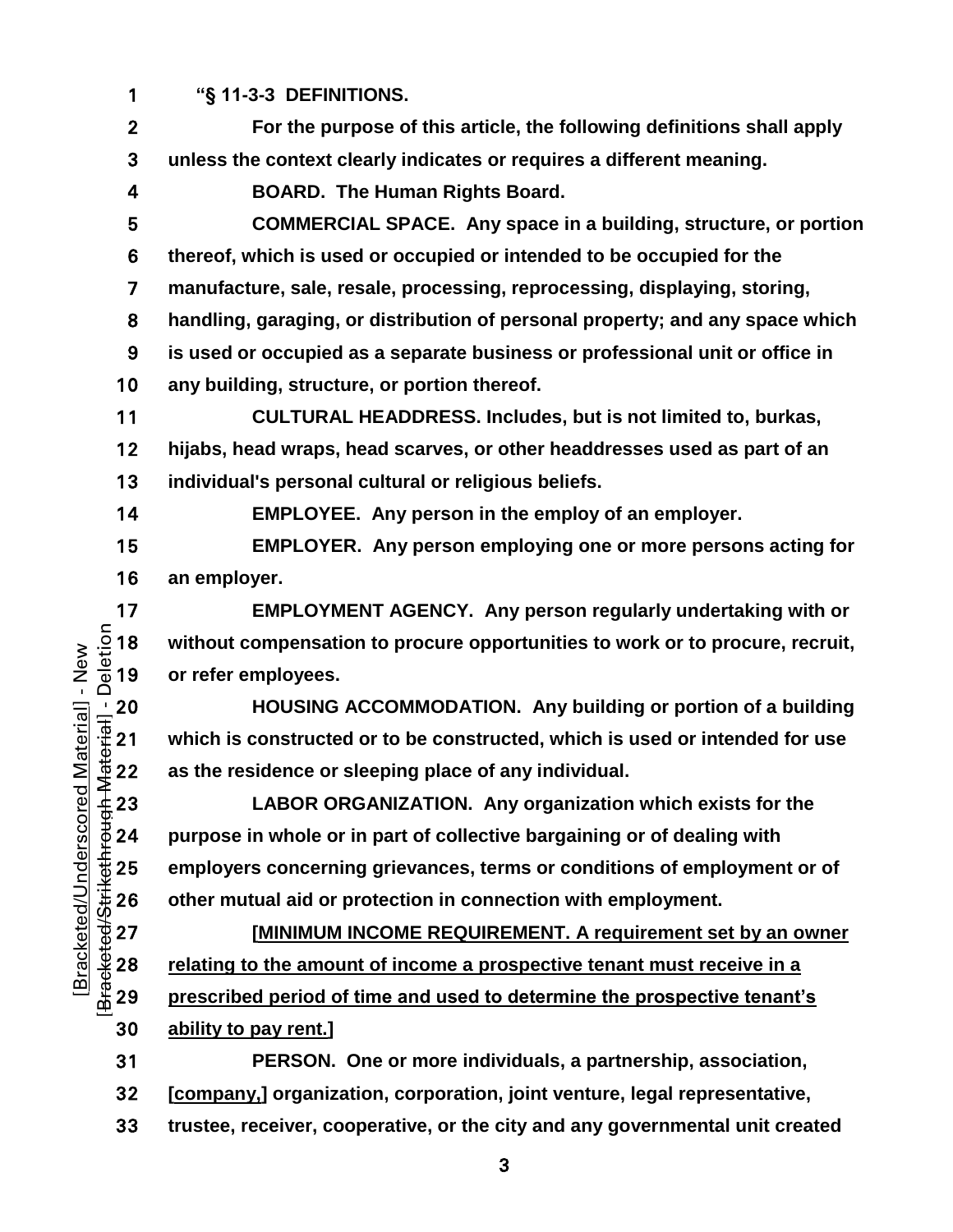**and/or sponsored by the city. Where any reference to the masculine is** 

**present, he or she, her or him, his or her or person (as in chairperson vs.** 

**chairman) should be in its place.**

**PHYSICALLY HANDICAPPED. Any person who, because of accident, illness, congenital condition or other condition of health, experiences any impairment in sight, hearing, touch, taste, smell, motor skills or appearance.**

**PUBLIC ACCOMMODATION. Any establishment that provides or offers its services, facilities, accommodations or goods to the public, but does not include a bona fide private club or other place or establishment which is by its nature and use distinctly private.**

**RACE. Includes, but is not limited to, traits historically and commonly associated with race or ethnicity, including hair types, hair texture, volume of hair, length of hair, protective hairstyles, or cultural headdresses.**

**RACE RELATED HAIRSTYLE. Includes, but is not limited to, those hairstyles necessitated by, or resulting from, the characteristics of a hair texture associated with race, such as braids, locs, afros, tight coils or curls,** 

**REAL PROPERTY. Lands, leaseholds and tenements.**

17 **bantu knots, and twists.**<br>  $\frac{5}{8}$  18 **REAL PROPER**<br>  $\frac{1}{8}$  19 **ISOURCE OF II [SOURCE OF INCOME. Any lawful and verifiable source of money**  renter or buyer of housing, including, but not limited to:

<sup>1</sup>/<sub>1</sub> 20 and program requirements of such funding, paid directly to or on behalf of a<br>  $\frac{1}{3}$  21 renter or buyer of housing, including, but not limited to:<br>  $\frac{1}{3}$  22 (1) Income from a lawful profession, occupatio **(1) Income from a lawful profession, occupation, or job; (2) Income derived from social security or any form of federal, state, or local public assistance or housing assistance, including a housing choice voucher issued pursuant to Section 8 of the United States**<br>  $\frac{4}{30}$  26 **Housing Act of 1937, or any other form of housing assistance payment or**<br>  $\frac{4}{30}$  27 **credit, whether or not such income or cred Housing Act of 1937, or any other form of housing assistance payment or credit, whether or not such income or credit is paid or attributed directly to a**  landlord and even if such income includes additional federal, state, or local **requirements including but not limited to required inspections and contracting with the agency administering the public assistance program; or (3) A pension, annuity, alimony, child support, foster care subsidies, or any other recurring, lawful, and verifiable monetary**

**consideration or benefit.]**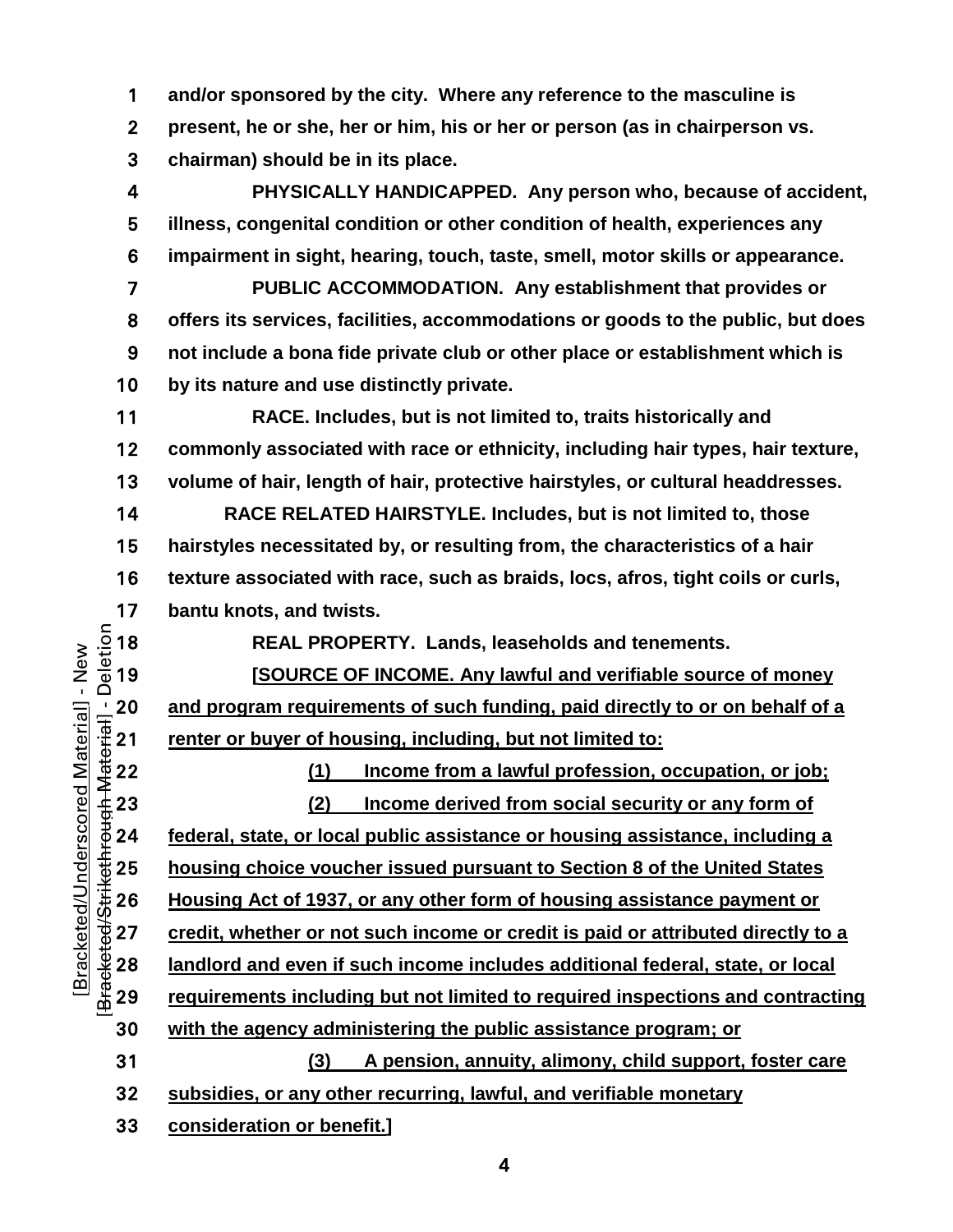- **UNLAWFUL DISCRIMINATORY PRACTICE. Those unlawful practices and acts as specified in § 11-3-7."**
- **SECTION 3. Section 11-3-7, the "Unlawful Discriminatory Practice" Section of the Human Rights Ordinance, is hereby amended as follows:**
- **"§ 11-3-7 UNLAWFUL DISCRIMINATORY PRACTICE.**
- **It is unlawful discriminatory practice and a violation of this article for:**
- **(A) An employer, unless based on a bona fide occupational qualification, to refuse to hire, to discharge, to promote or demote or to discriminate in compensation or terms and conditions of employment, against any person otherwise qualified, because of race, color, religion, sex, national origin or ancestry, age, race related hairstyle, the use of a cultural headdress, or physical handicap.**
- **(B) A labor organization to exclude an individual or to expel or otherwise discriminate against any of its members or against any employer or employee because of race, color, religion, sex, national origin or ancestry,**  17 age, race related hairstyle, the use of a cultural headdress, or physical<br>  $\frac{5}{8}$  18 handicap.<br>
(C) Any employer, labor organization, or any other person to handicap.
- **(C) Any employer, labor organization, or any other person to**  Prefuse to admit or employ any individual in any program established to<br>
The 21 provide an apprenticeship or other training or retraining because of rac<br>
22 color, religion, sex, national origin or ancestry, age, race rel **provide an apprenticeship or other training or retraining because of race, color, religion, sex, national origin or ancestry, age, race related hairstyle, the use of a cultural headdress, or physical handicap.**
- **(D) Any employer, labor organization, or any other person to print**  25 or circulate or cause to be printed or circulated any statement, advertisement,<br>
26 or publication or to use any form of application for employment or<br>
27 membership, or to make any inquiry regarding prospective employ **or publication or to use any form of application for employment or**  membership, or to make any inquiry regarding prospective employment or **membership which expresses, directly or indirectly, any limitation, specification, or discrimination as to race, color, religion, sex, national origin or ancestry, age, race related hairstyle, the use of a cultural headdress, or physical handicap, unless based on a bona fide occupational qualification.**
	- **(E) An employment agency to refuse to list and properly classify for employment or to refer an individual for employment in a known available**

 $\sim$  5  $\sim$  5  $\sim$  5  $\sim$  5  $\sim$  5  $\sim$  5  $\sim$  5  $\sim$  5  $\sim$  5  $\sim$  5  $\sim$  5  $\sim$  5  $\sim$  5  $\sim$  5  $\sim$  5  $\sim$  5  $\sim$  5  $\sim$  5  $\sim$  5  $\sim$  5  $\sim$  5  $\sim$  5  $\sim$  5  $\sim$  5  $\sim$  5  $\sim$  5  $\sim$  5  $\sim$  5  $\sim$  5  $\sim$  5  $\sim$  5  $\sim$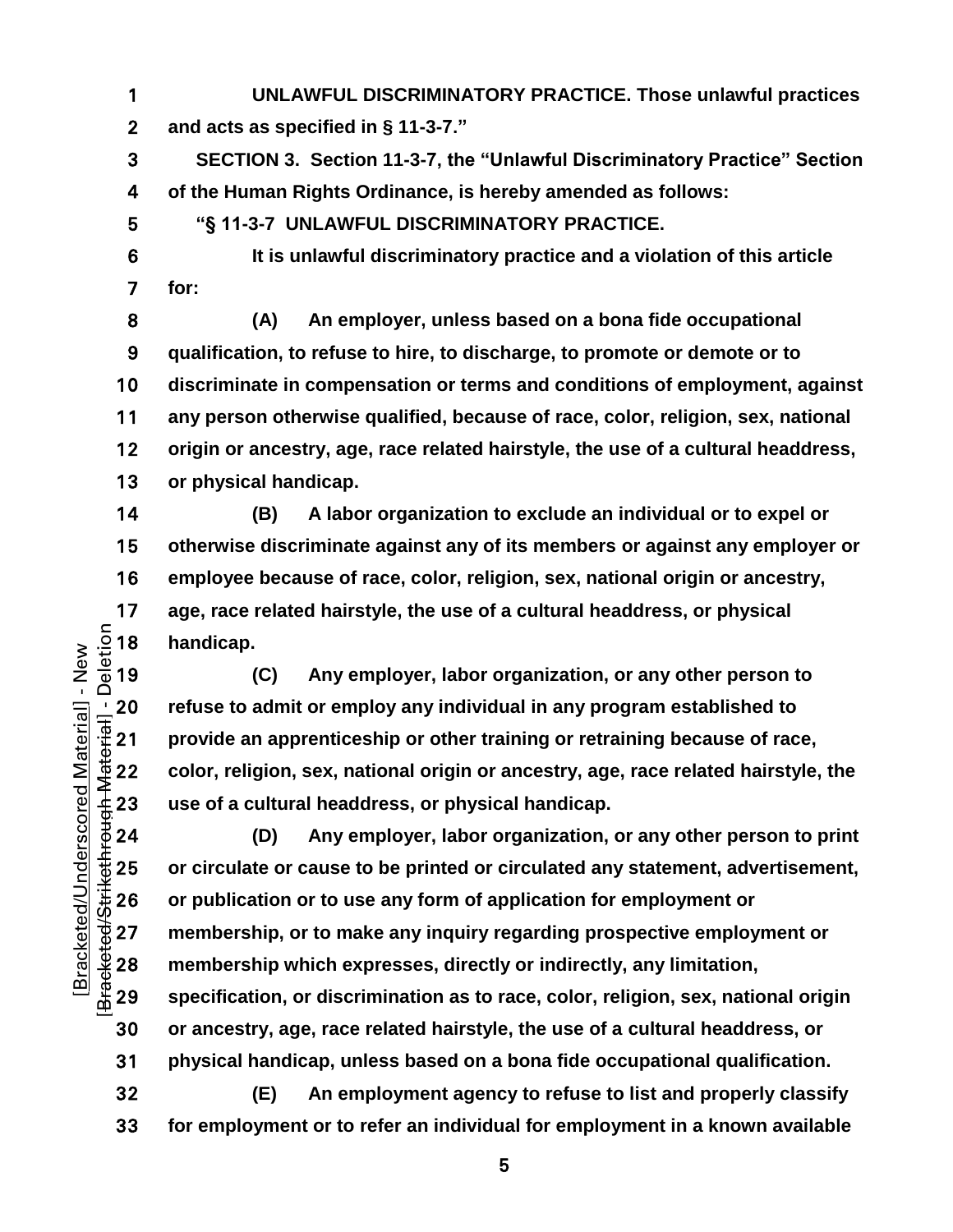**job for which the individual is otherwise qualified because of race, religion, color, national origin, ancestry, age, sex, race related hairstyle, the use of a cultural headdress, or any physical or mental handicap unless based on a bona fide occupational qualification; or to comply with a request from an employer for referral of applicants for employment if the request indicates either directly or indirectly that the employer discriminates in employment on the basis of race, religion, color, national origin, ancestry, sex, race related hairstyle, the use of a cultural headdress, or physical or mental handicap unless based on a bona fide occupational qualification.**

**(F) Any person who provides any public accommodation to make a distinction, directly or indirectly, in offering or refusing to offer its services, facilities, accommodations or goods to any individual because of race, color, religion, sex, race related hairstyle, the use of a cultural headdress, national origin or ancestry, or physical handicap.**

[Bracketed/Underscored Material] - New [Bracketed/Strikethrough Material] - Deletion

Bracketed/Underscored Material] - New

**(G) Any person to:**

**(1) Refuse to sell, rent, assign, lease or sublease, or offer**  17 for sale, rental, lease or sublease, or assignment, any housing<br>  $\frac{5}{8}$  18 accommodation, commercial space or real property to any indi<br>  $\frac{5}{8}$  19 [discriminate against any person in the terms, conditions, or prop **accommodation, commercial space or real property to any individual, or [discriminate against any person in the terms, conditions, or privileges of the**  20 sale, rental, lease or sublease, or assignment of any housing accommodation,<br>  $\frac{1}{3}$  21 commercial space, or real property, or] to refuse to negotiate for the sale,<br>
22 rental, lease, assignment or sublease of any h **commercial space, or real property, or] to refuse to negotiate for the sale, rental, lease, assignment or sublease of any housing accommodation, commercial space or real property, or in the provision of facilities or services in connection therewith, because of race, color, religion, sex, race related hairstyle, the use of a cultural headdress, national origin or ancestry, [source**<br>
25 **of income or the requirements of any program providing the source of<br>
27 <b>income,]** or physical handicap.<br>
28 (2) Print, circul **of income or the requirements of any program providing the source of**  income,] or physical handicap.

**(2) Print, circulate, display or mail, or cause to be printed, circulated, displayed or mailed, any statement, advertisement, publication or sign or use any form of application for the purchase, rental, lease, assignment or sublease of any housing accommodation, commercial space or real property, or to make any record or inquiry regarding the prospective purchase, rental, lease, assignment or sublease of any housing** 

 $\overline{6}$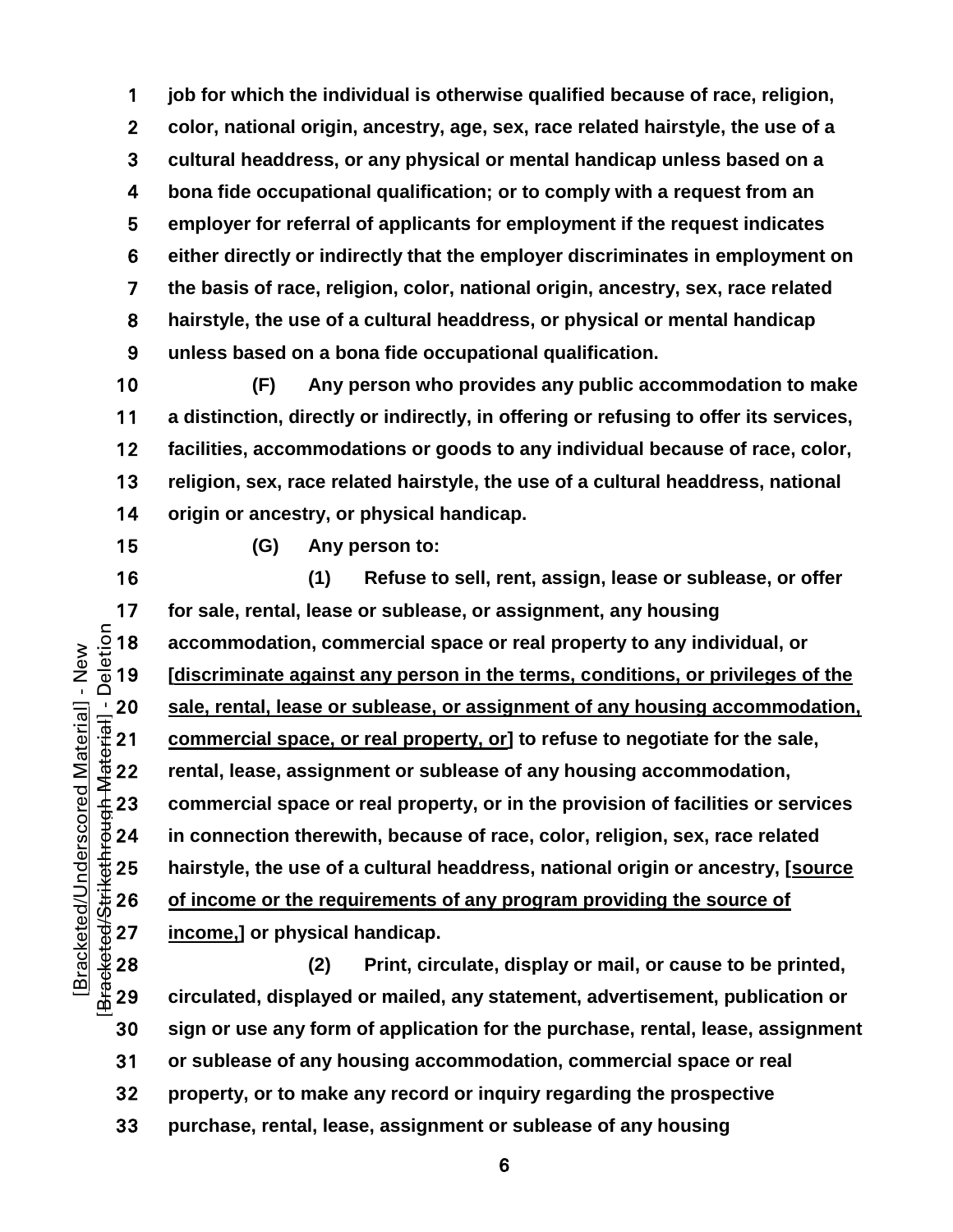**accommodation, commercial space or real property which expresses any preference, limitation or discrimination as to race, color, religion, sex, race related hairstyle, the use of a cultural headdress, national origin or ancestry, [source of income,] or physical handicap.**

[Bracketed/Strikethrough Material] - Deletion **[(3) Represent to any person, because of race, color, religion, sex, race related hairstyle, the use of a cultural headdress, national origin or ancestry, source of income or because of the requirements of any program providing the source of income, or physical handicap, that any dwelling is not available for inspection, sale, or rental when the dwelling is available; (4) In determining whether the prospective tenant meets minimum income requirements, exclude from the calculation any lawful and verifiable source of income received by the applicant; or (5) Impose additional requirements on a tenant or a prospective tenant whose rent is to be subsidized by a third party not imposed on other tenants, such as, but not limited to, additional security deposits or requirements to maintain renter's insurance; provided that nothing in this section shall be construed as a prohibition against a property owner or manager conducting an income or credit inquiry on a prospective tenant or**  <sup>1</sup>/<sub>11</sub> 20 from performing other vetting techniques, such as a background or rental<br>  $\frac{1}{2}$  21 history checks, provided these techniques are used for all tenants, regard<br>  $\frac{1}{2}$  22 of their source of income.<br>
23 a. **history checks, provided these techniques are used for all tenants, regardless**  of their source of income.

a. Nothing in this legislation shall be construed as requiring a landlord to show preferential treatment to a prospective tenant who has a non-traditional

 $\begin{array}{ll}\n\text{\textsterling} 25} & \text{source of income.} \\
\text{\textsterling} 26} & \text{b. Nothing in the} \\
\text{\textsterling} 27} & \text{set a rent rate at on} \\
\text{\textsterling} 28} & \text{of Urban Housing} \\
\text{\textsterling} 29} & \text{c. Nothing in the} \\
\end{array}$ **b. Nothing in this legislation shall be construed as requiring a landlord to set a rent rate at or under Fair Market Rent as defined by the U.S. Department of Urban Housing and Development.**

c. Nothing in this legislation shall be construed to mean a landlord cannot **change the terms of a lease after the agreed-upon lease expires.**

**d. Nothing in this legislation shall be construed to prevent a landlord from** 

**evicting a tenant for any lawful reason.]**

[Bracketed/Underscored Material] - New

Bracketed/Underscored Material] - New

Deletion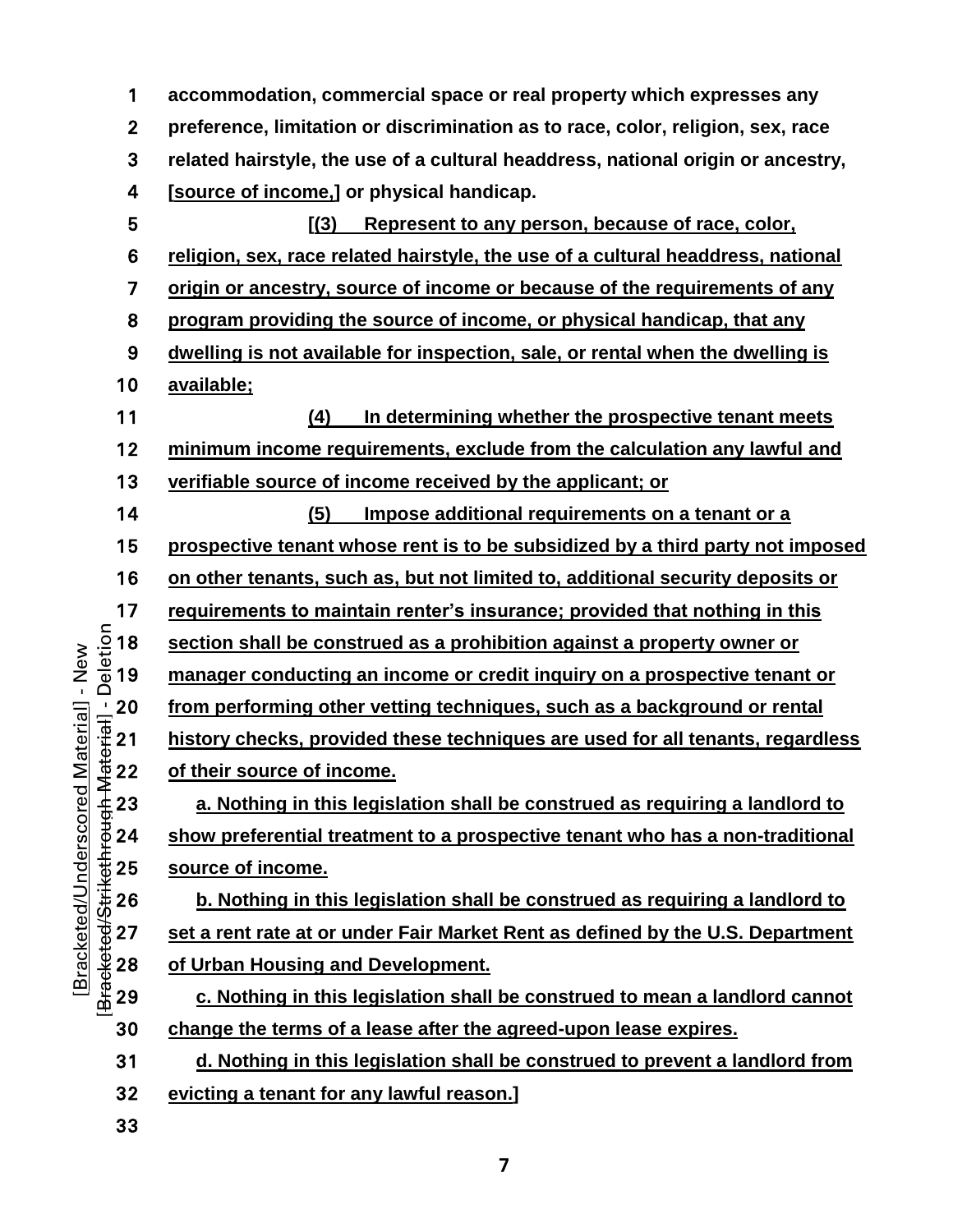**(H) Any person to whom application is made for financial assistance for the acquisition, construction, rehabilitation, repair or maintenance of any housing accommodation, commercial space or real property, to:**

**(1) Consider race, color, religion, sex, race related hairstyle, the use of a cultural headdress, national origin or ancestry or physical handicap in the granting, withholding, extending, modifying or renewing, or in the fixing of the rates, terms, conditions or provisions of any financial assistance, or in the extension of services in connection with the request for financial assistance; and**

**(2) Use any form of application for financial assistance or to make any record or inquiry in connection with applications for financial assistance which expresses, directly or indirectly, any limitation, specification or discrimination as to race, color, religion, sex, race related hairstyle, the use of a cultural headdress, national origin or ancestry or physical handicap.**

**(I) Any person or employer to:**

17 (1) Aid, abet, incite, compel or coerce the doing of any<br>  $\frac{5}{8}$  18 unlawful discriminatory practice or to attempt to do so.<br>  $\frac{6}{8}$  19 (2) Engage in any form of threats, reprisals or **unlawful discriminatory practice or to attempt to do so.**

**(2) Engage in any form of threats, reprisals or**  <sup>1</sup>/20 discrimination against any person who has opposed unlawful discriminatory<br>  $\frac{1}{3}$  21 practices or has filed a complaint, testified or participated in any proceeding<br>  $\frac{1}{3}$  22 under this article.<br>
23 (3) Will **practices or has filed a complaint, testified or participated in any proceeding under this article.**

**(3) Willfully obstruct or prevent any person from complying with the provisions of this article or to resist, prevent, impede or interface with**  the Board or any of its members, staff or representatives in the performance of<br>  $\begin{array}{l}\n\text{the 26} \\
\text{the 27} \\
\text{the 30} \\
\text{the 40} \\
\text{the 50} \\
\text{the 60} \\
\text{the 70} \\
\text{the 80} \\
\text{the 70} \\
\text{the 80} \\
\text{the 70} \\
\text{the 70} \\
\text{the 70} \\
\text{the 70} \\
\text{the 7$ **their duties under this article."**

**SECTION 4. Section 11-3-12, the "Exemptions" Section of the Human Rights Ordinance, is hereby amended as follows:** 

**"§ 11-3-12 EXEMPTIONS.**

**Nothing in this article shall:**

**(A) Bar any religious or denominational institution or organization which is operated or supervised or controlled by or is operated in connection with a religious or denominational organization from limiting admission to or giving**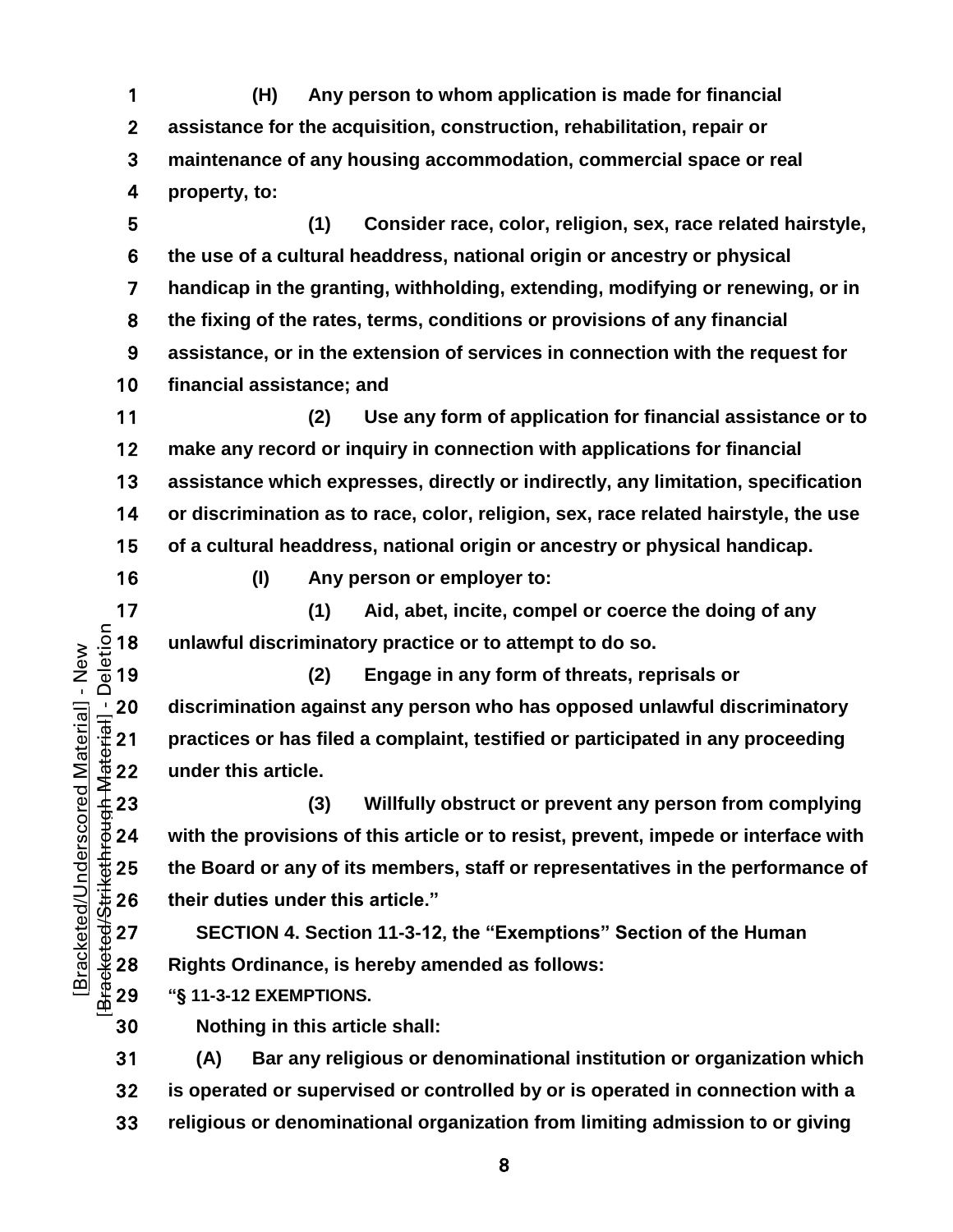**preference to persons of the same religion or denomination, or from making selections of buyers, leasees or tenants as are calculated by the organization or denomination to promote the religious or denominational principles for which it is established or maintained unless in the religious or denominational organization is restricted on account of race, color, sex, national origin, ancestry, age, or physical handicap.**

**(B) Apply to rooms or units in dwellings containing living quarters occupied or intended to be occupied by no more than four families living independently of each other, if the owner actually maintains and occupies one of the living quarters as his or her residence.**

**(C) Apply to public rest rooms, public showers, public dressing facilities or sleeping quarters in public institutions where the preference or limitation is based on sex; and**

**(D) Apply to private living quarters where the preference or limitation is based on sex.**

**[(E) Bar a landlord from moving on to a different applicant if an agency** 

17 **providing housing support requiring a Housing Quality Standards ("HQS")**<br>  $\frac{5}{2}$  18 **inspection fails to complete the initial inspection within five (5) business da<br>**  $\frac{3}{2}$  **19 <b>after notification that a prospecti** inspection fails to complete the initial inspection within five (5) business days

after notification that a prospective tenant has selected a unit; or if re-

**business days of receiving notification that repairs have been completed,** 

<sup>1</sup>/20 **inspection is required, fails to complete the re-inspection within five (5)**<br>  $\frac{1}{100}$  **21 business days of receiving notification that repairs have been completed<br>
22 <b>provided the landlord makes a good fait provided the landlord makes a good faith effort to schedule the inspection** 

with the agency.]

**SECTION 5.** 

1. It is the intent of the Council to study and develop options that may<br>  $\frac{4}{30}$  26 help incentive landlords to accept of housing vouchers, bring properties into<br>  $\frac{4}{9}$  27 compliance with housing standards, and oth **help incentive landlords to accept of housing vouchers, bring properties into compliance with housing standards, and other incentives as may be appropriate. Upon completion, the study and its recommendations shall be submitted as an Other Communication to the Council for its receipt.** 

**2. The Administration is directed to develop educational materials for residents and landlords and distribute this information.**

**SECTION 6. The following appropriation is made from available fund balance program from Fiscal Year 2022:**